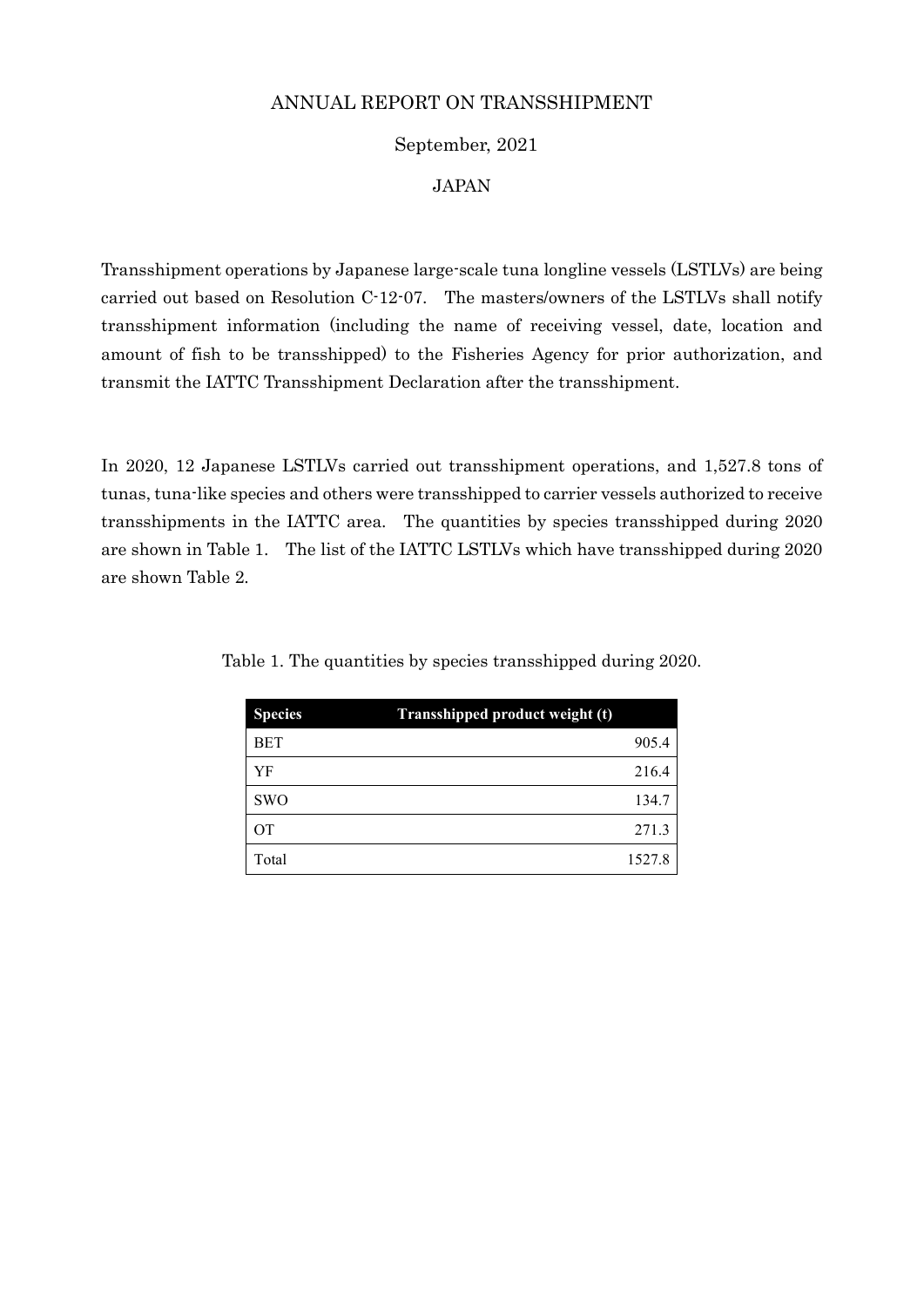## ANNUAL REPORT ON AT-SEA TRANSSHIPMENT

# August, 2020

### JAPAN

Transshipment operations by Japanese large-scale tuna longline vessels (LSTLVs) are being carried out based on Resolution C-12-07. The masters/owners of the LSTLVs shall notify transshipment information (including the name of receiving vessel, date, location and amount of fish to be transshipped) to the Fisheries Agency for prior authorization, and transmit the IATTC Transshipment Declaration after the transshipment.

In 2019, 8 Japanese LSTLVs carried out at-sea transshipment operations, and 828.1 tons of tunas, tuna-like species and others were transshipped to carrier vessels authorized to receive transshipments in the IATTC area. The quantities by species transshipped during 2019 are shown in Table 1. The list of the IATTC LSTLVs which have transshipped during 2019 are shown Table 2. All the transshipment operations were monitored by observers placed on board in accordance with the IATTC Regional Observer Program.

|            | Species Transshipped product weight (t) |       |
|------------|-----------------------------------------|-------|
| <b>BET</b> |                                         | 517.7 |
| YF         |                                         | 62.3  |
| <b>SWO</b> |                                         | 37.9  |
| OТ         |                                         | 210.2 |
| Total      |                                         | 828   |

Table 1. The quantities by species transshipped at sea during 2019.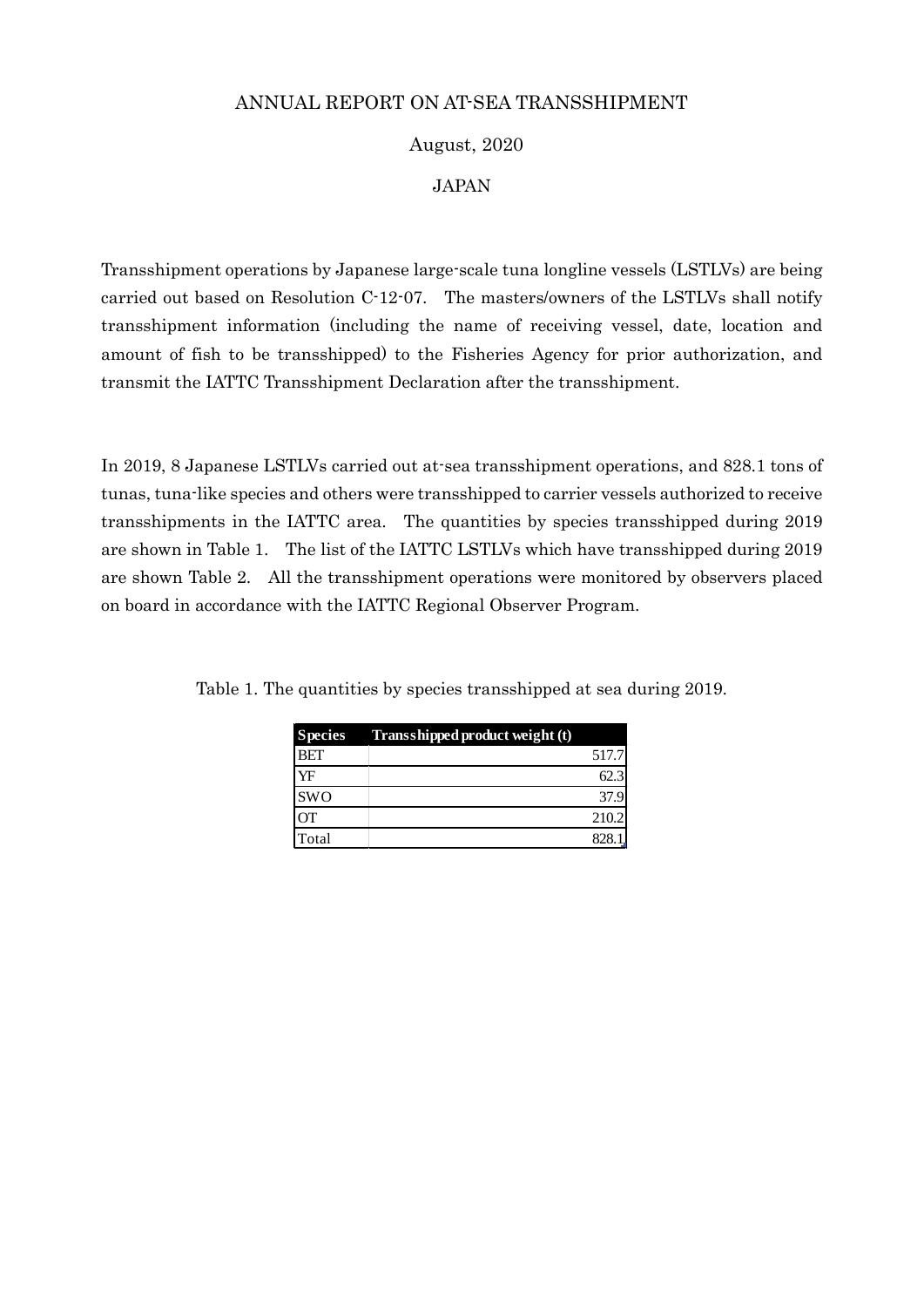Table 2. List of the LSTLVs in the IATTC record of fishing vessels which have transshipped at sea during 2019

| No. | Name of LSTLVs            | <b>IATTC Register Number</b> |
|-----|---------------------------|------------------------------|
|     | TAIYO MARU No. 38         | 4245                         |
|     | KAIGATA MARU No.68        | 4375                         |
|     | TATSUMI MARU No. 57       | 4437                         |
|     | <b>FUKUEI MARU No. 8</b>  | 4593                         |
|     | <b>GOEI MARU No. 38</b>   | 4887                         |
|     | <b>KOKEI MARU No.18</b>   | 5519                         |
|     | RYOFUKU MARU No. 38       | 15314                        |
|     | <b>FUKUEI MARU No. 58</b> | 15657                        |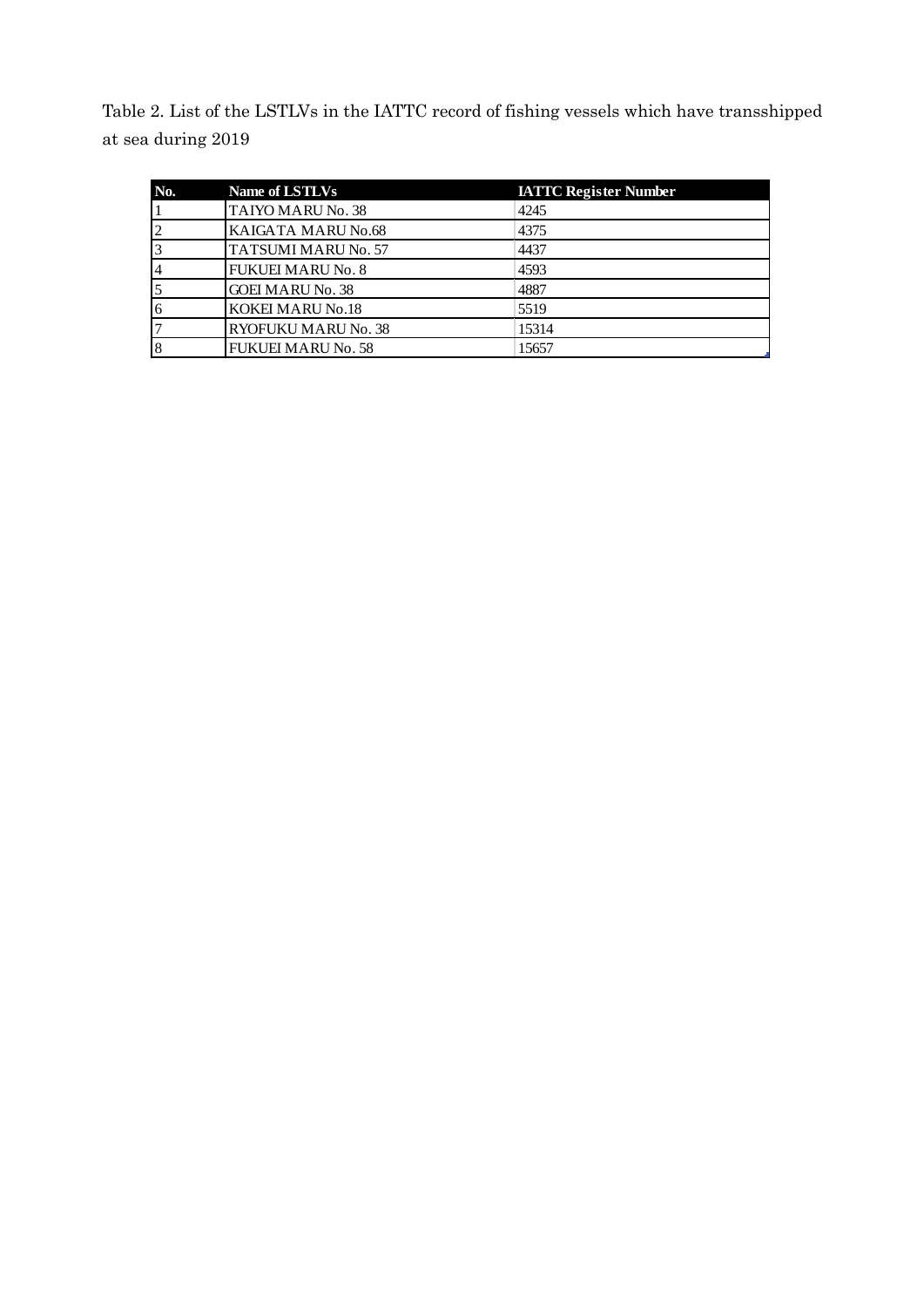### September, 2019

#### JAPAN

Transshipment operations by Japanese large-scale tuna longline vessels (LSTLVs) are being carried out based on Resolution C-12-07. The masters/owners of the LSTLVs shall notify transshipment information (including the name of receiving vessel, date, location and amount of fish to be transshipped) to the Fisheries Agency for prior authorization, and transmit the IATTC Transshipment Declaration after the transshipment.

In 2018, 29 Japanese LSTLVs carried out transshipment operations, and 2870.0 tons of tunas, tuna-like species and others were transshipped to carrier vessels authorized to receive transshipments in the IATTC area. The quantities by species transshipped during 2018 are shown in Table 1. The list of the IATTC LSTLVs which have transshipped during 2018 are shown Table 2. All the transshipment operations were monitored by observers placed on board in accordance with the IATTC Regional Observer Program.

|            | Transshipped product<br>weight(t) |  |
|------------|-----------------------------------|--|
| <b>BET</b> | 1,522.7                           |  |
| YFT        | 252.3                             |  |
| <b>SWO</b> | 489.1                             |  |
| <b>OT</b>  | 605.8                             |  |
| Total      | 2,870.0                           |  |

Table 1. The quantities by species transshipped during 2018.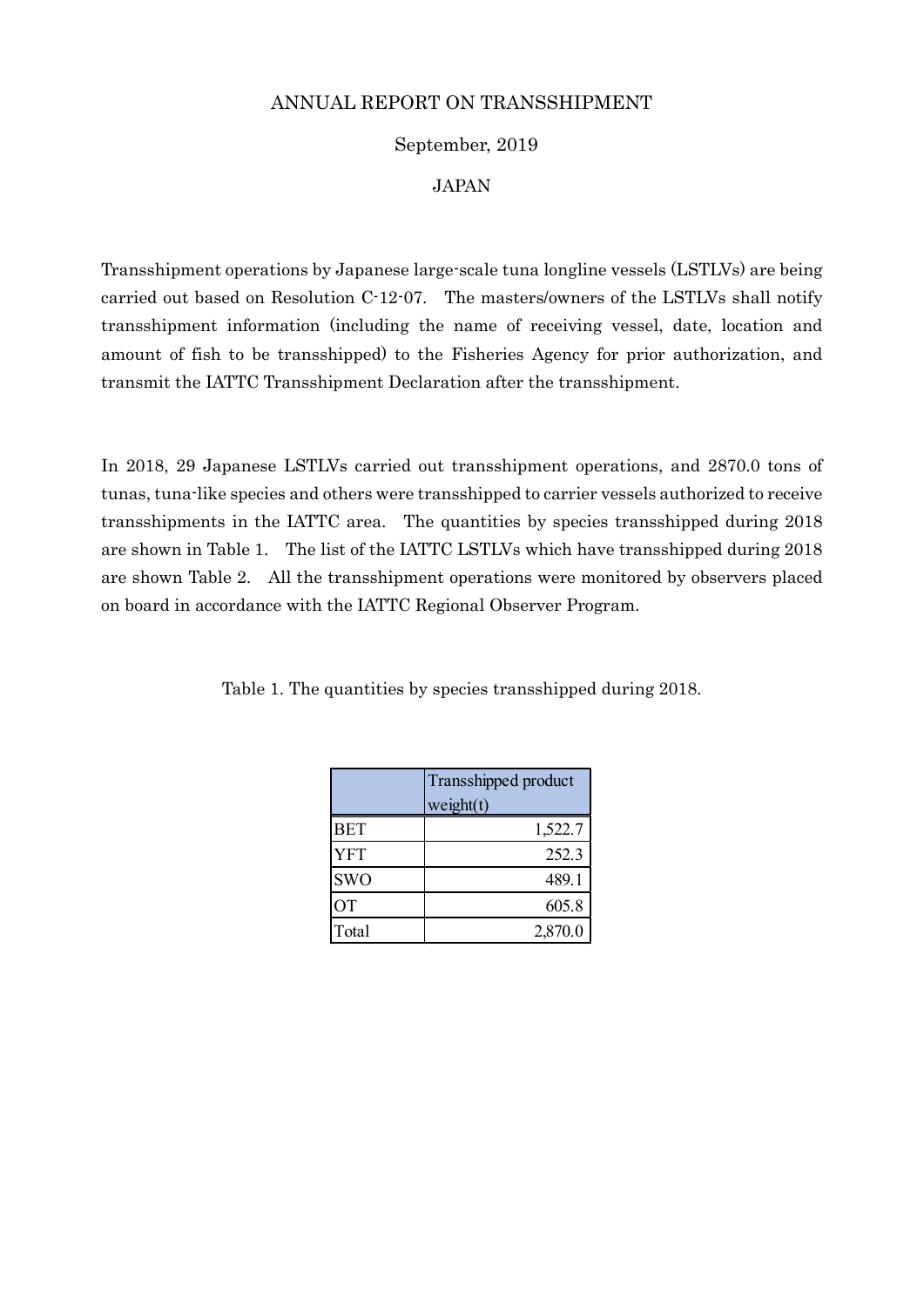Table 2. List of the LSTLVs in the IATTC record of fishing vessels which have transshipped during 2018

| Name of LSTLVs         | <b>IATTC Register</b> |
|------------------------|-----------------------|
|                        | Number                |
| 1 KAISEI MARU No.8     | 4147                  |
| 2 TOEI MARU No. 8      | 4163                  |
| 3 TAIYO MARU No. 38    | 4245                  |
| 4 KAIGATA MARU No. 86  | 4341                  |
| 5 KAIGATA MARU No.68   | 4375                  |
| 6 FUKUJU MARU No. 7    | 4383                  |
| 7 TATSUMI MARU No. 56  | 4425                  |
| 8 CHOKYU MARU No. 1    | 4435                  |
| 9 TATSUMI MARU No. 57  | 4437                  |
| 10 ISOMAE MARU No. 21  | 4457                  |
| 11 TAIYO MARU No.58    | 4505                  |
| 12 KAISEI MARU No.7    | 4733                  |
| 13 SENSHU MARU No. 3   | 4785                  |
| 14 SENSHU MARU No. 1   | 4789                  |
| 15 KAIO MARU No. 108   | 4817                  |
| 16 KYOSHIN MARU No. 20 | 4851                  |
| 17 KYOSHIN MARU No. 1  | 4857                  |
| 18 GOEI MARU No. 38    | 4887                  |
| 19 KAISEI MARU No.1    | 4901                  |
| 20 GOEI MARU No.8      | 4915                  |
| 21 KINEI MARU No. 88   | 5469                  |
| 22 KOKEI MARU No.18    | 5519                  |
| 23 KINEI MARU No. 138  | 9055                  |
| 24 CHOKYU MARU No. 12  | 9127                  |
| 25 CHOKYU MARU No. 68  | 9137                  |
| 26 FUKUJU MARU No. 78  | 12041                 |
| 27 MYOJIN MARU No.1    | 15223                 |
| 28 KAIO MARU No. 81    | 15577                 |
| 29 FUKUEI MARU No. 58  | 15657                 |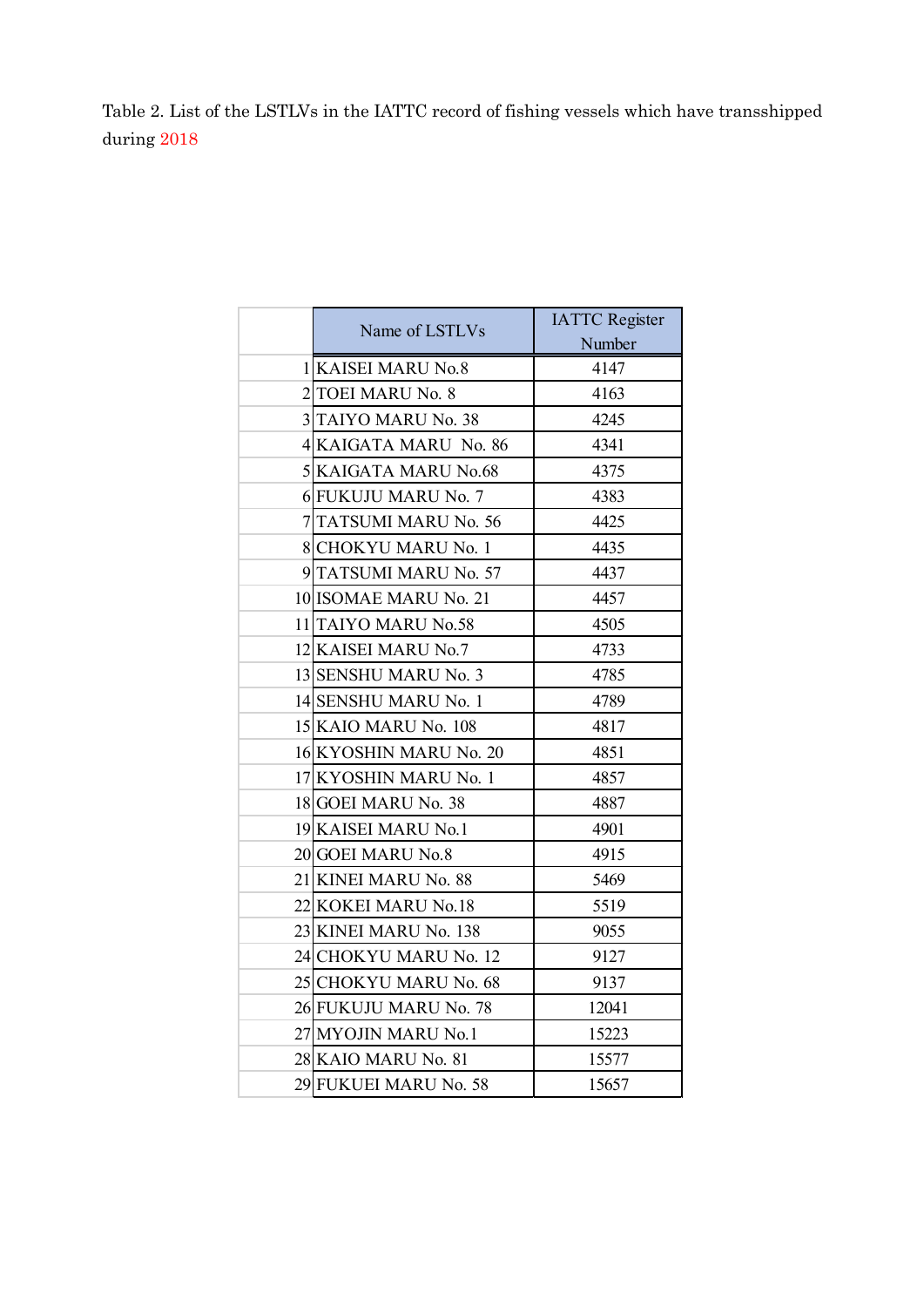### September, 2018

#### JAPAN

Transshipment operations by Japanese large-scale tuna longline vessels (LSTLVs) are being carried out based on Resolution C-12-07. The masters/owners of the LSTLVs shall notify transshipment information (including the name of receiving vessel, date, location and amount of fish to be transshipped) to the Fisheries Agency for prior authorization, and transmit the IATTC Transshipment Declaration after the transshipment.

In 2017, 37 Japanese LSTLVs carried out transshipment operations, and 5,032.9 tons of tunas, tuna-like species and others were transshipped to carrier vessels authorized to receive transshipments in the IATTC area. The quantities by species transshipped during 2017 are shown in Table 1. The list of the IATTC LSTLVs which have transshipped during 2017 are shown Table 2. All the transshipment operations were monitored by observers placed on board in accordance with the IATTC Regional Observer Program.

|            | Transshipped product<br>weight(t) |  |
|------------|-----------------------------------|--|
| <b>BET</b> | 2,805.3                           |  |
| <b>YFT</b> | 577.3                             |  |
| <b>SWO</b> | 790.5                             |  |
| ОT         | 859.8                             |  |
| Total      | 5,032.9                           |  |

Table 1. The quantities by species transshipped during 2017.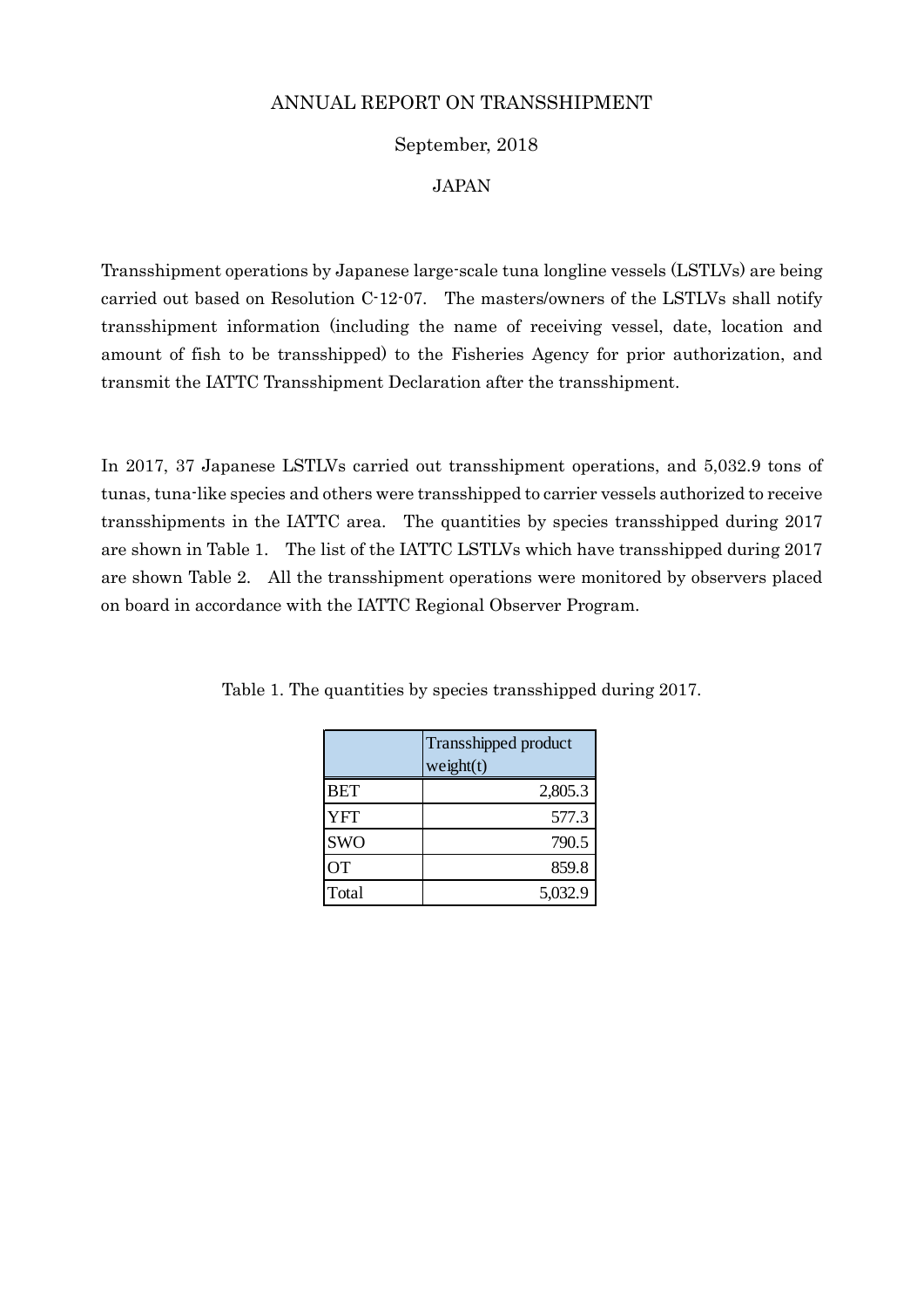Table 2. List of the LSTLVs in the IATTC record of fishing vessels which have transshipped during 2017

|                | Name of LSTLVs             | <b>IATTC</b> Register |
|----------------|----------------------------|-----------------------|
|                |                            | Number                |
| 1              | <b>KAISEI MARU No.8</b>    | 4147                  |
| 2              | <b>TOEI MARU No. 8</b>     | 4163                  |
| $\overline{3}$ | <b>TAIYO MARU No. 38</b>   | 4245                  |
| 41             | <b>TAIYO MARU No.58</b>    | 4305                  |
| $\mathfrak{H}$ | <b>KAIGATA MARU No. 86</b> | 4341                  |
|                | 6 KAIGATA MARU No.68       | 4375                  |
| 7              | <b>FUKUJU MARU No. 7</b>   | 4383                  |
|                | 8 KAIGATA MARU No. 88      | 4401                  |
| 9              | <b>TATSUMI MARU No. 56</b> | 4425                  |
|                | 10 CHOKYU MARU No. 1       | 4435                  |
|                | 11 TATSUMI MARU No. 57     | 4437                  |
|                | 12 KOEI MARU No. 108       | 4543                  |
|                | 13 FUKUEI MARU No. 8       | 4593                  |
|                | 14 YAHATA MARU No. 68      | 4677                  |
|                | 15 TAIYOU MARU No.21       | 4679                  |
|                | 16 TAIYO MARU No.5         | 4711                  |
|                | 17 SENSHU MARU No. 3       | 4785                  |
|                | 18 SENSHU MARU No. 1       | 4789                  |
|                | 19 KAIO MARU No. 108       | 4817                  |
|                | 20 KYOSHIN MARU No. 20     | 4851                  |
|                | 21 KYOSHIN MARU No. 1      | 4857                  |
| 22             | <b>GOEI MARU No. 38</b>    | 4887                  |
|                | 23 GOEI MARU No.8          | 4915                  |
|                | 24 CHOKYU MARU No. 8       | 4919                  |
|                | 25 KINEI MARU No. 88       | 5469                  |
|                | 26 KOKEI MARU No.18        | 5519                  |
|                | 27 KINEI MARU No. 83       | 5533                  |
|                | 28 RYOAN MARU No. 85       | 9061                  |
|                | 29 KOKEI MARU No.8         | 9067                  |
|                | 30 CHOKYU MARU No. 12      | 9127                  |
| 31             | <b>CHOKYU MARU No. 68</b>  | 9137                  |
|                | 32 FUKUJU MARU No. 78      | 12041                 |
|                | 33 HOUSEI MARU No.8        | 15209                 |
|                | 34 MYOJIN MARU No.1        | 15223                 |
|                | 35 RYOFUKU MARU No. 38     | 15314                 |
|                | 36 KAIO MARU No. 81        | 15577                 |
| 37             | <b>FUKUEI MARU No. 58</b>  | 15657                 |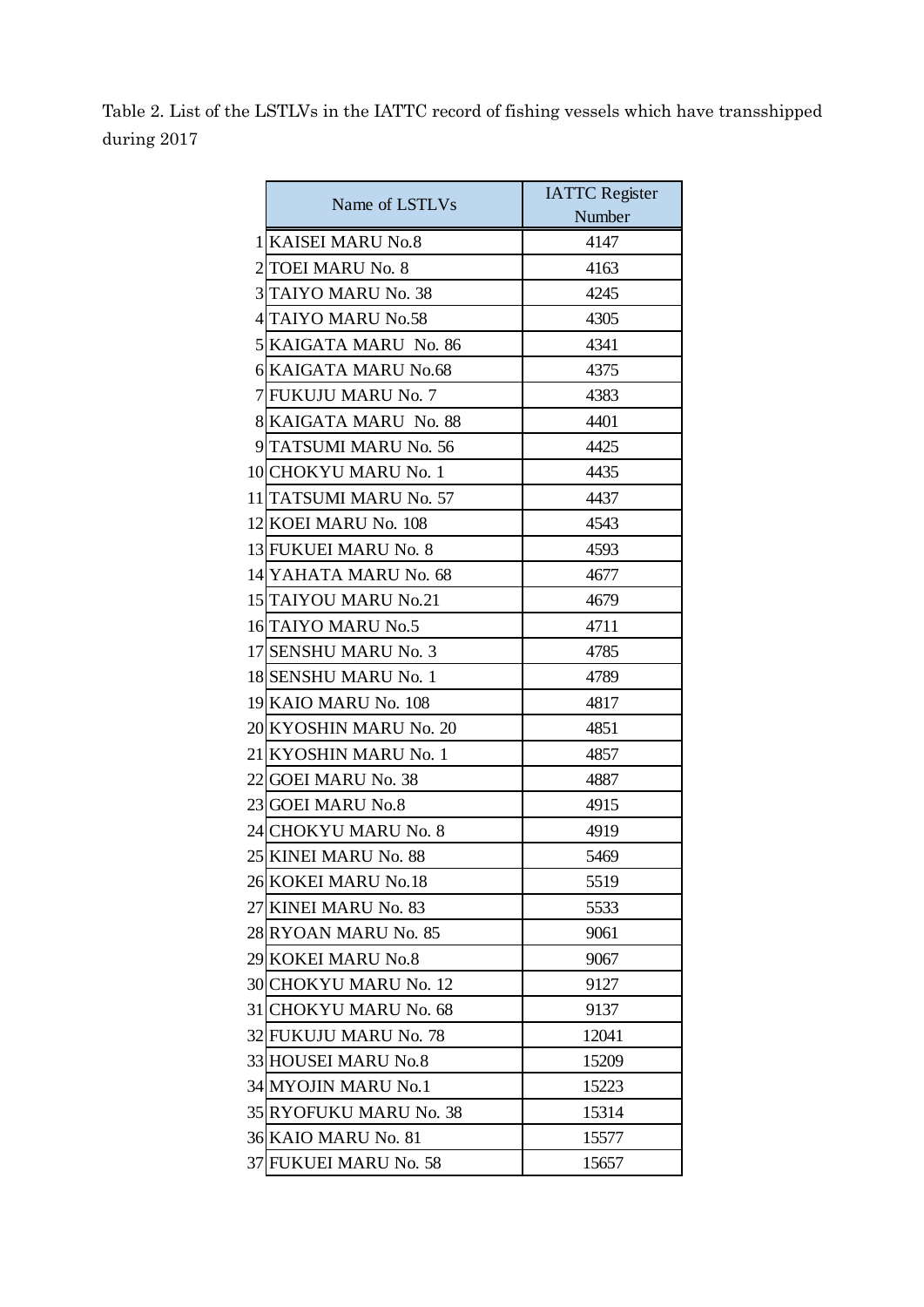### September, 2017

#### JAPAN

Transshipment operations by Japanese large-scale tuna longline vessels (LSTLVs) are being carried out based on Resolution C-12-07. The masters/owners of the LSTLVs shall notify transshipment information (including the name of receiving vessel, date, location and amount of fish to be transshipped) to the Fisheries Agency for prior authorization, and transmit the IATTC Transshipment Declaration after the transshipment.

In 2016, 37 Japanese LSTLVs carried out transshipment operations, and 4,690.7 tons of tunas, tuna-like species and others were transshipped to carrier vessels authorized to receive transshipments in the IATTC area. The quantities by species transshipped during 2016 are shown in Table 1. The list of the IATTC LSTLVs which have transshipped during 2016 are shown Table 2. All the transshipment operations were monitored by observers placed on board in accordance with the IATTC Regional Observer Program.

|            | Transshipped<br>product weight (t) |
|------------|------------------------------------|
| <b>BET</b> | 2395.0                             |
| <b>YFT</b> | 581.0                              |
| <b>SWO</b> | 687.1                              |
| <b>OT</b>  | 1027.6                             |
| Total      | 4690.7                             |

Table 1. The quantities by species transshipped during 2016.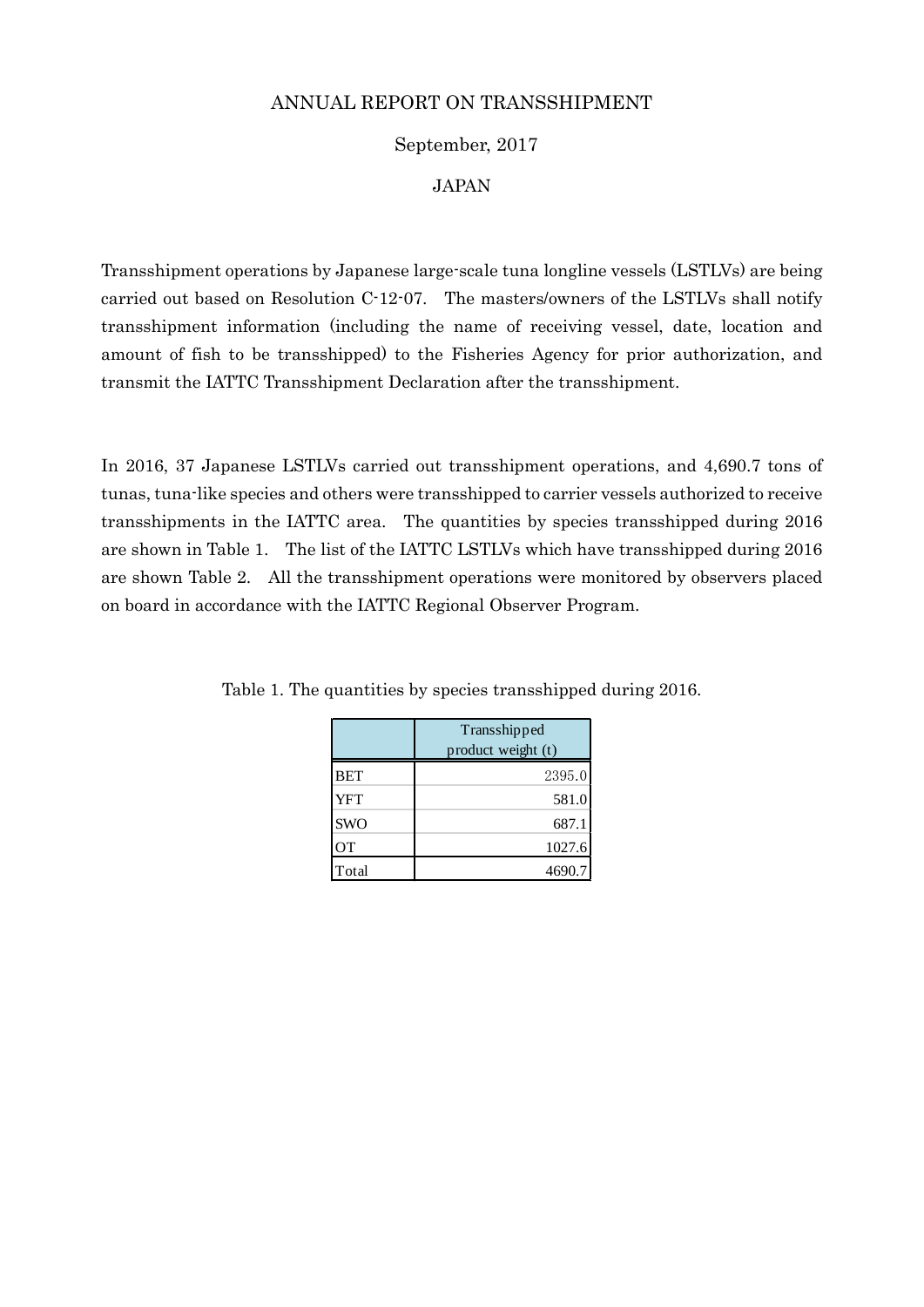Table 2. List of the LSTLVs in the IATTC record of fishing vessels which have transshipped during 2016.

| Name of                   | <b>IATTC</b> Register | Name of                      | <b>IATTC</b> Register |
|---------------------------|-----------------------|------------------------------|-----------------------|
| <b>LSTLVs</b>             | Number                | <b>LSTLVs</b>                | Number                |
| <b>CHOKYU MARU No. 1</b>  | 14956                 | <b>RYOFUKU MARU No. 38</b>   | 15314                 |
| <b>CHOKYU MARU No. 11</b> | 4815                  | <b>SENSHU MARU No. 1</b>     | 4789                  |
| CHOKYU MARU No. 12        | 9127                  | <b>SENSHU MARU No. 3</b>     | 4785                  |
| <b>CHOKYU MARU No. 68</b> | 9137                  | <b>SHOYO MARU</b>            | 4483                  |
| <b>CHOKYU MARU No. 8</b>  | 4919                  | <b>SUMIYOSHI MARU No. 71</b> | 4153                  |
| <b>FUKUEI MARU No. 8</b>  | 4593                  | TAIYO MARU No. 38            | 4245                  |
| <b>FUKUJU MARU No. 7</b>  | 4383                  | TAIYO MARU No.5              | 4711                  |
| <b>GOEI MARU No. 38</b>   | 4887                  | TAIYO MARU No.58             | 4505                  |
| <b>GOEI MARU No. 68</b>   | 4925                  | TAIYOU MARU No.21            | 4679                  |
| <b>GOEI MARU No.8</b>     | 4915                  | TATSUMI MARU No. 57          | 4437                  |
| <b>HOUSEI MARU No.8</b>   | 15209                 | <b>TOEI MARU No. 8</b>       | 4163                  |
| KAIGATA MARU No. 88       | 4401                  | YAHATA MARU No. 18           | 4275                  |
| KAIGATA MARU No.68        | 4375                  |                              |                       |
| <b>KAISEI MARU No.1</b>   | 4901                  |                              |                       |
| <b>KAISEI MARU No.7</b>   | 4733                  |                              |                       |
| <b>KAISEI MARU No.8</b>   | 4147                  |                              |                       |
| KINEI MARU No. 138        | 9055                  |                              |                       |
| <b>KINEI MARU No. 18</b>  | 5465                  |                              |                       |
| <b>KINEI MARU No. 88</b>  | 5469                  |                              |                       |
| KOEI MARU No. 108         | 4543                  |                              |                       |
| <b>KOKEI MARU No.18</b>   | 5519                  |                              |                       |
| <b>KOKEI MARU No.8</b>    | 9067                  |                              |                       |
| KYOSHIN MARU No. 1        | 4857                  |                              |                       |
| KYOSHIN MARU No. 31       | 4879                  |                              |                       |
| <b>MYOJIN MARU No.1</b>   | 15223                 |                              |                       |